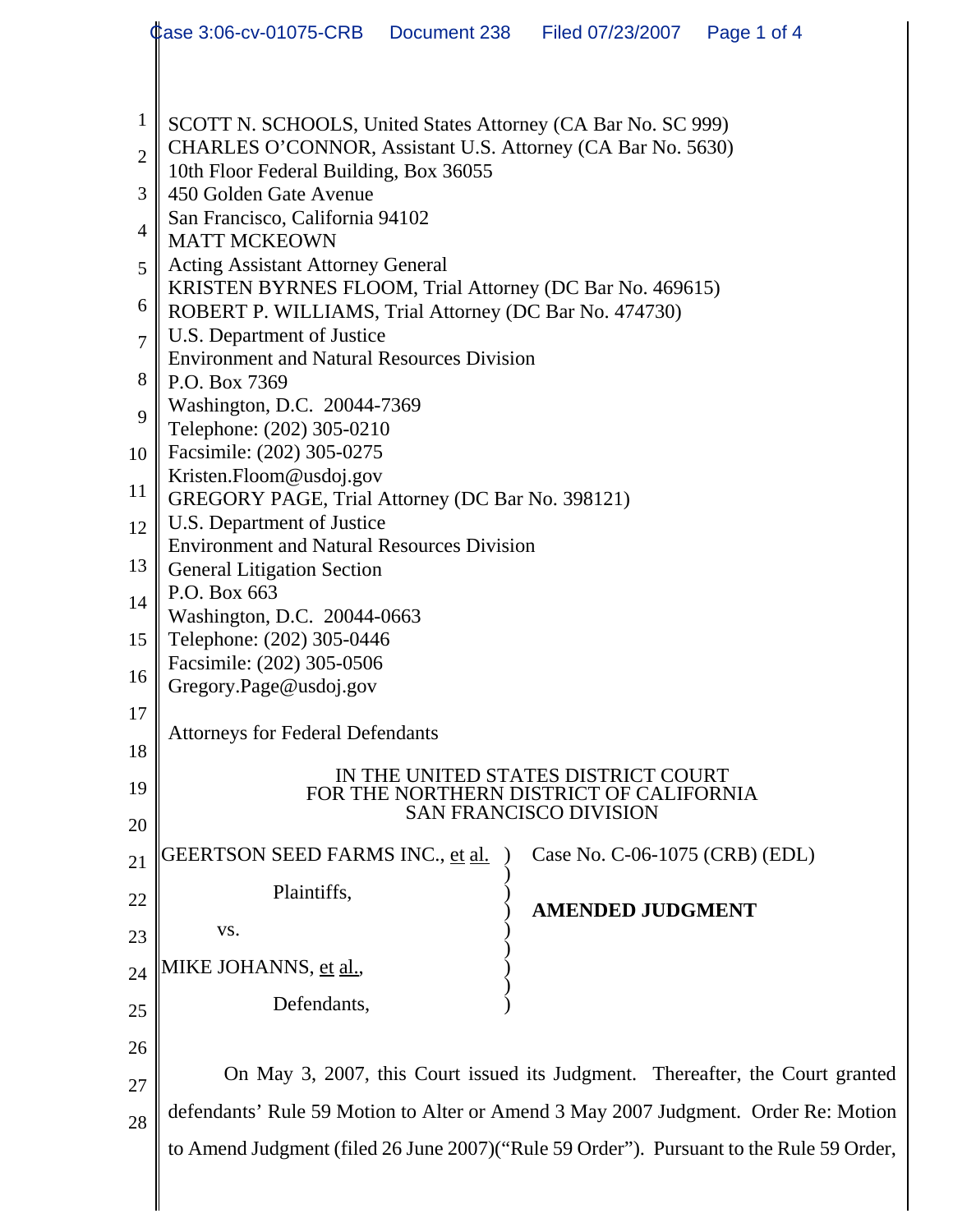1 the Court's Judgment is hereby amended, as follows.

2

# **I. Storing Roundup Ready Alfalfa in Clearly-Labeled Containers**

3 4 5 In Section III of the Judgment, the Court required APHIS to impose certain handling, identification, and containment standards for Roundup Ready Alfalfa ("RRA") in an administrative order.

6 7 8 These standards shall not be applied to RRA hay, unless that hay leaves its farm of origin. Where RRA hay leaves its farm of origin, it need not be containerized but instead shall be clearly labeled.

9

## **II. Cleaning Procedures**

10 11 12 In Section II, Subsection A of the Judgment, the Court required APHIS to issue an administrative order enabling it to both impose and individually approve certain cleaning procedures "prior to implementation."

13 14 15 16 17 In lieu of this requirement that APHIS approve individual cleaning procedures before implementation, APHIS shall publish and distribute a best practices guide for the cleaning of equipment used to produce RRA hay and seed. This guide shall be available on the APHIS website by July 13, 2007, and APHIS shall also begin distributing it by mail at that time to RRA hay and seed producers.

18

## **III. Deadline for Providing RRA Field Information to the Government**

19 20 21 22 23 The Judgment also required Monsanto and Forage Genetics to provide APHIS with the RRA field location information described therein. On or before August 27, 2007, Monsanto and Forage Genetics shall file a status report describing their progress in supplying the remaining RRA hay crop location information (1) specific to the 17 Western states and (2) specific to the eastern United States.

24

## **IV. Public Disclosure of the Location of RRA**

25 26 27 In its Judgment, the Court required APHIS to disclose RRA location information on its website "as soon as practicable." Pursuant to the Court's Rule 59 Order, APHIS will disclose the RRA locations to farmers only, under a three-part disclosure mechanism.

28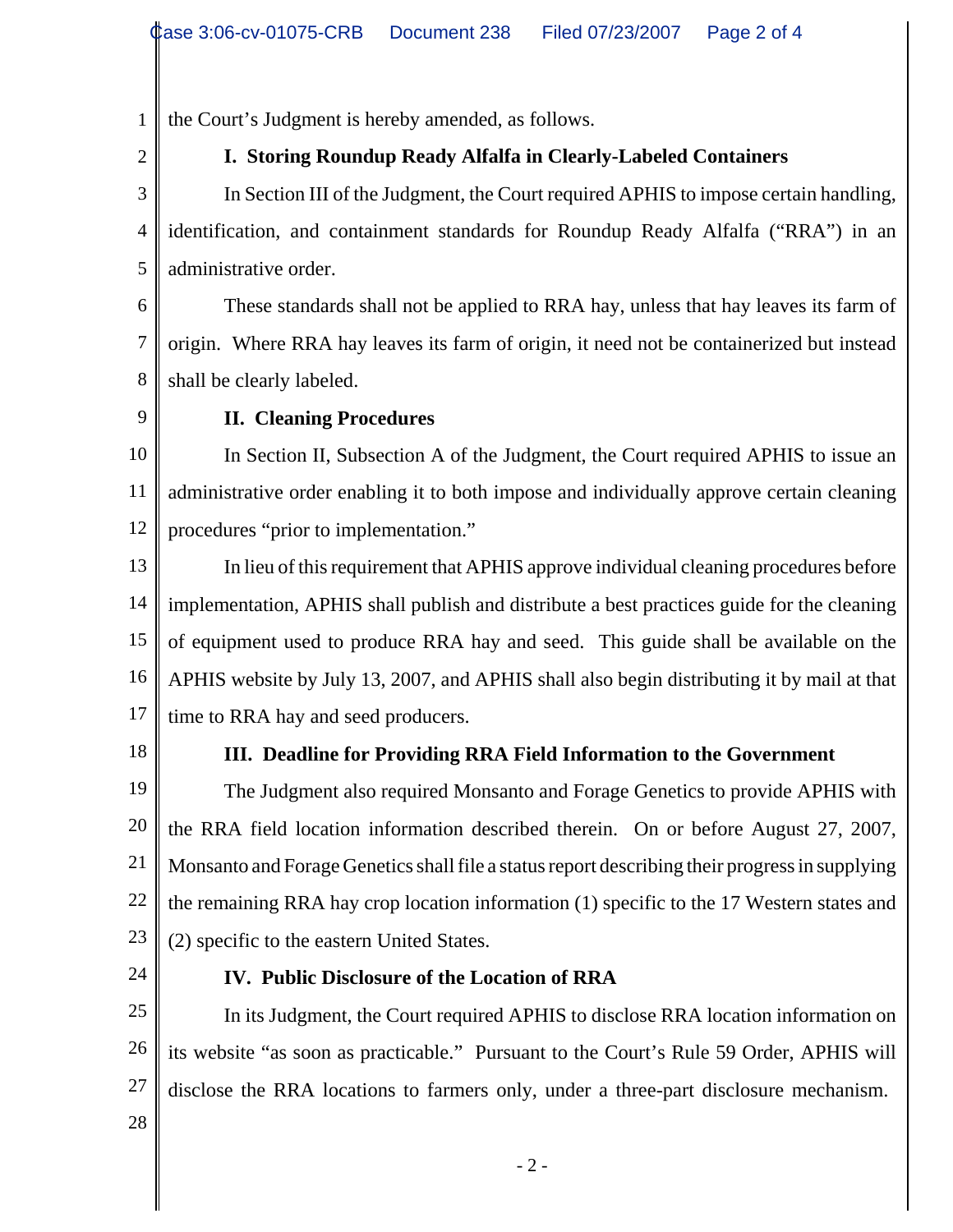1 2 3 4 5 6 7 8 First, within one week after entry of this Court's Amended Judgment, APHIS shall disclose to farmers the counties in the 17 Western states in which RRA seed or hay fields are located. This disclosure shall be on the website of APHIS' Biotechnology Regulatory Service (APHIS/BRS) homepage. It shall be accessed by a link at this website's bottom right side that reads "I want to learn about the status of Roundup Ready alfalfa." Further, on the same website, and within 30 days of the status report filed by Monsanto and Forage Genetics, described above, APHIS shall publish a time line for the expected disclosure of RRA location information for the remaining Eastern states.

9 10 11 12 13 14 Second, within two weeks after entry of the Court's Amended Judgment, APHIS shall specify both on this website and in a the Federal Register a toll-free number that farmers in or adjacent to those identified counties may use to request the distances from the nearest RRA fields to their crops. Upon calling this number, a farmer shall certify to APHIS that the caller is a farmer that either grows alfalfa now or intends to grow alfalfa at an existing location in or adjacent to a county identified on the APHIS website.

15 16 17 18 19 20 21 22 Third, APHIS will respond as quickly as practicable to requests from farmers through the toll free number, either immediately or by the next working day whenever feasible, and will use its best efforts when questions arise regarding imprecise data or under other unanticipated circumstances to respond within three working days. In responding to a request by a farmer hereunder, APHIS will provide the requesting farmer with the distances, within the county or adjacent county identified, from the nearest RRA fields to the requestor's crop location(s). APHIS shall provide such distances for five such RRA fields if five or more of such fields exist in the relevant county or adjacent county.

23

24

#### **V. APHIS Administrative Order**

25 26 27 28 APHIS shall implement the Court's Judgment, as amended, by issuing an administrative order on or before July 13, 2007. It shall be posted on the APHIS website.